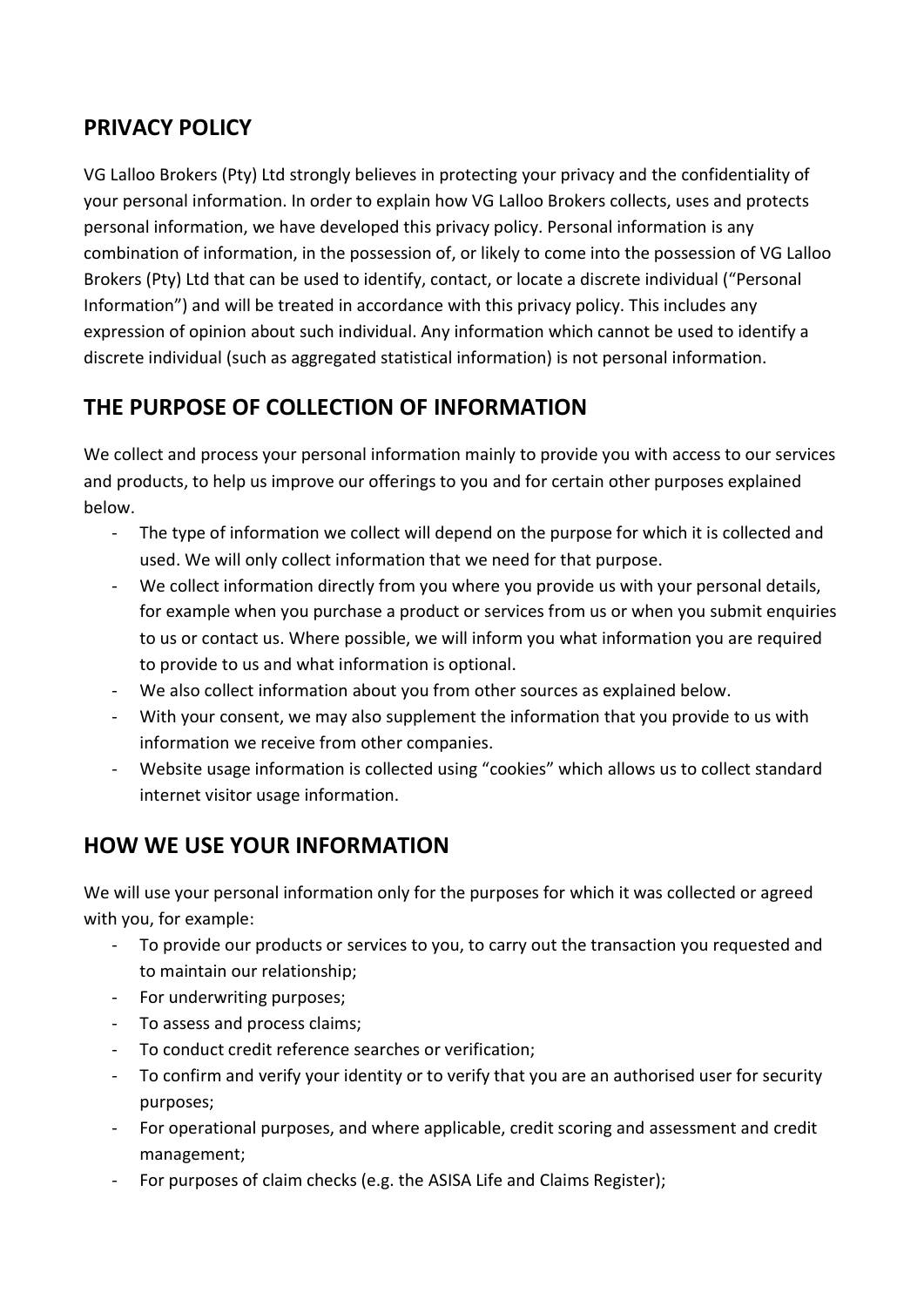- For the detection and prevention of fraud, crime, money laundering or other malpractice;
- For debt tracing or debt recovery;
- To conduct market or customer satisfaction research or for statistical analysis;
- For audit and record keeping purposes;
- In connection with legal proceedings.
- We will also use your personal information to comply with legal and regulatory requirements or industry codes to which we subscribe or which apply to us, or when it is otherwise allowed by law

### DISCLOSURE OF INFORMATION

We may disclose your personal information to our service providers who are involved in the delivery of products or services to you. We have agreements in place to ensure that they comply with these privacy terms.

We may share your personal information with, and obtain information about you from:

- Third parties for the purposes listed above, for example credit reference and fraud prevention agencies, law enforcement agencies;
- Other insurers to prevent fraudulent claims;
- Other companies, when we believe it will enhance the services and products we can offer to you, but only where you have not objected to such sharing;
- Other third parties from whom you have chosen to receive marketing information.
- We may also disclose your information:
	- o Where we have a duty or a right to disclose in terms of law or industry codes;
	- o Where we believe it is necessary to protect our rights.

#### INFORMATION SECURITY

We are legally obliged to provide adequate protection for the personal information we hold and to stop unauthorised access and use of personal information. We will, on an ongoing basis, continue to review our security controls and related processes to ensure that your personal information is secure.

Our security policies and procedures cover:

- Physical security;
- Computer and network security;
- Access to personal information;
- Secure communications;
- Security in contracting out activities or functions;
- Retention and disposal of information;
- Acceptable usage of personal information;
- Governance and regulatory issues;